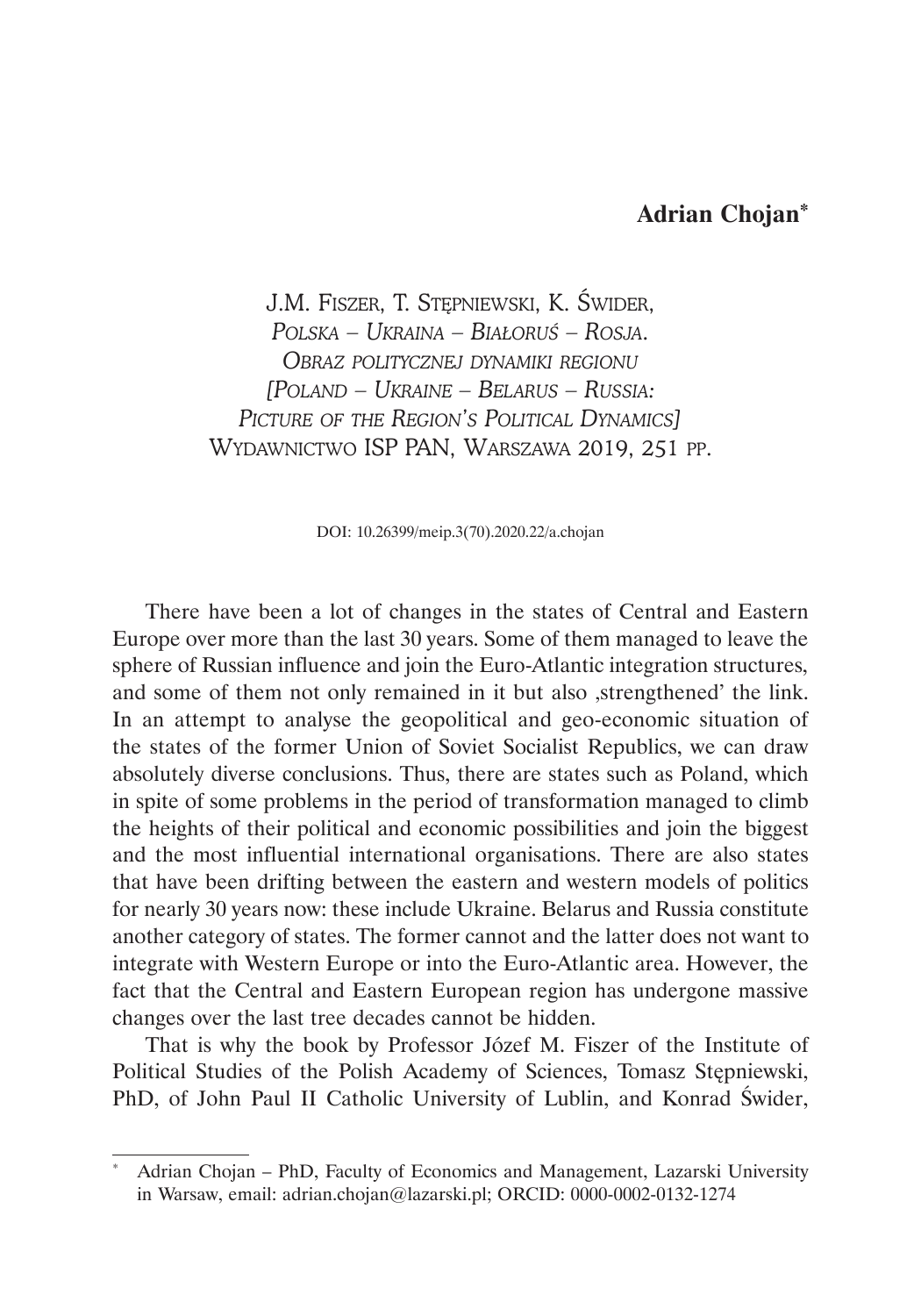PhD, of the Institute of Political Studies of the Polish Academy of Sciences is undoubtedly interesting and significant. The monograph that is subject of this review is titled *Polska – Ukraina – Białoruś – Rosja. Obraz politycznej dynamiki regionu* [Poland – Ukraine – Belarus – Russia: Picture of the region's political dynamics] and was published by Wydawnictwo Instytutu Studiów Politycznych PAN in 2019. The publisher's reviewers of the book are Krzysztof Fedorowicz, PhD, and Yuri Shapoval, PhD. As the authors write in the preface, the monograph is aimed at

'familiarising readers with the complex issues of the region where the influence of the West and the East compete' (p. 12).

Indeed, it is not possible to conceal that analysing the region is as difficult as interesting, in particular due to the changes occurring there and the entities that function in it.

The work is properly structured, adequately to its title and the research objective. The monograph is designed clearly following a problem-based pattern. It is composed of a synthetic introduction, six chapters, final conclusions, an abundant bibliography and an index of people.

The first chapter is devoted to Poland's experience in the process of accession to the European Union as a model proposal of solutions for Ukraine. It presents internal and international conditions for Poland's route to the EU, as well as opportunities, threats and prospects for Ukraine. Referring to Poland as an example, the authors make an accurate diagnosis and state that

'Poland's accession to the EU has become a real breakthrough in the post-war history of Poland, in particular as far as its domestic and foreign policy is concerned' (p. 15).

It is an obvious fact that thanks to the accession to the European Union Poland has experienced enormous civilizational development. However, unlike Ukraine, Poland was in very friendly international surroundings in the process of its accession to the EU, including support of the biggest and the most important Member State of the EU, i.e. the Federal Republic of Germany. It cannot be said about Ukraine and its external surroundings. In the second part of the first chapter, the authors draw attention to a very important issue of losing sovereignty (p. 25) and introduce a thesis that part of Poland's sovereignty has been moved to a supranational level. Engaging in a discourse with the authors, it is necessary to ask a question whether the independent decision to join the EU has also resulted in the loss of part of sovereignty.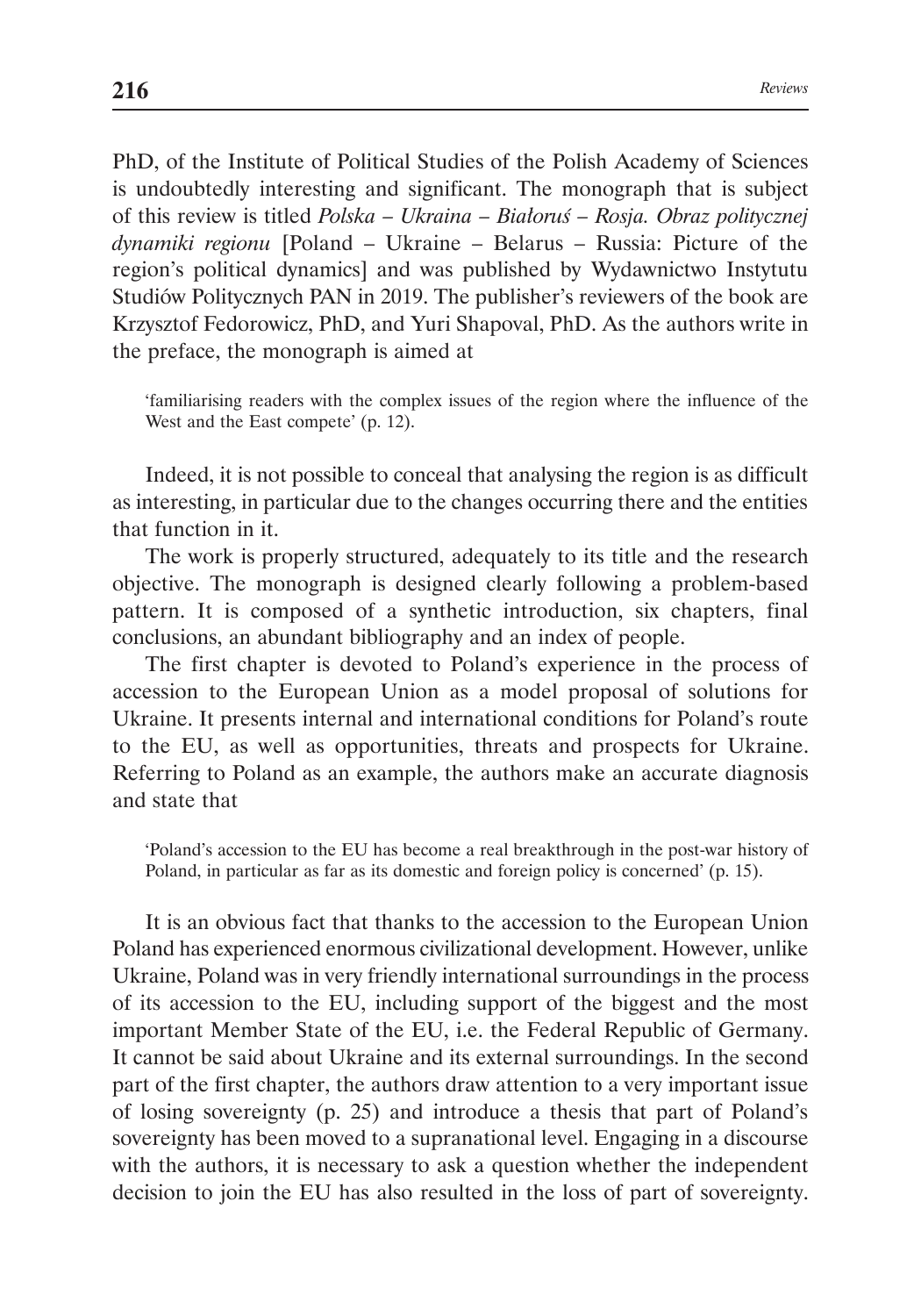But coming back to the issue of Ukraine, it is important to indicate possible solutions and consequences of this country's potential membership of the European Union. However, Ukrainian society's hopes should not be raised too much as it happened during the famous Euromaidan. In my opinion, it is necessary to treat Ukrainians fairly and show them realistic prospects for their accession to the EU, which is also presented in the first chapter.

The second part of the monograph analyses the political relations between Poland and Russia in the period 2000–2014. The authors conclude in this chapter that in the period discussed

'Russia quite skilfully applied the strategy of developing a negative image of the Polish state on the international arena (...). On the other hand, the Polish party was not able to resist this practice and its policy towards Russia was limited to current responses to Russia's accusations and activities' (p. 81).

This assessment is, in my opinion, properly made. It is so because it should be noticed that from the point of view of Polish foreign policy, this period was usually very reactive towards Russia. The only exception was the period of the first government formed by Law and Justice in 2005–2007. However, it did not result only from the willingness to change the policy towards Russia but in general from the change in the approach to Poland's eastern policy in that period<sup>1</sup>.

The next, i.e. third chapter of the monograph focuses on an important issue, i.e. Poland's policy towards Ukraine. There are numerous publications on this topic2; however, the content of the monograph constitutes a very good and clear unscrambling of Polish-Ukrainian relations. The authors analyse particular stages of those relations, emphasising 2004 and calling that year a breakthrough (p. 96). It is due to the fact that it was the year when two important events took place: for Poland because of its accession to the European Union, and for Ukraine as it was the time of the so-called Orange Revolution. The authors state that Poland should support Ukraine *in the implementation of the Euro-Atlantic direction* (p. 113). The opinion seems

<sup>1</sup> For more see: Chojan, A. (2016) 'Polityka wschodnia Polski w myśli politycznej partii Prawo i Sprawiedliwość (lata 2005–2007)' ['Eastern policy of Poland in the political thought of the Law and Justice party (2005–2007)']. *Rocznik Instytutu Europy Środkowo-Wschodniej* vol. 5, no. 14, 301–314. See also: Chojan, A. (2018) 'From strategy to improvisation – Poland's Eastern Policy in 2016–2018'. *Rocznik Instytutu Europy Środkowo-Wschodniej* vol. 16, no. 4, 107–123.

<sup>2</sup> See: Dahl, M., Chojan, A. (2019) *Poland and Ukraine: Common Neighborhood and Relations*. Warszawa: Oficyna Wydawnicza Uczelni Łazarskiego.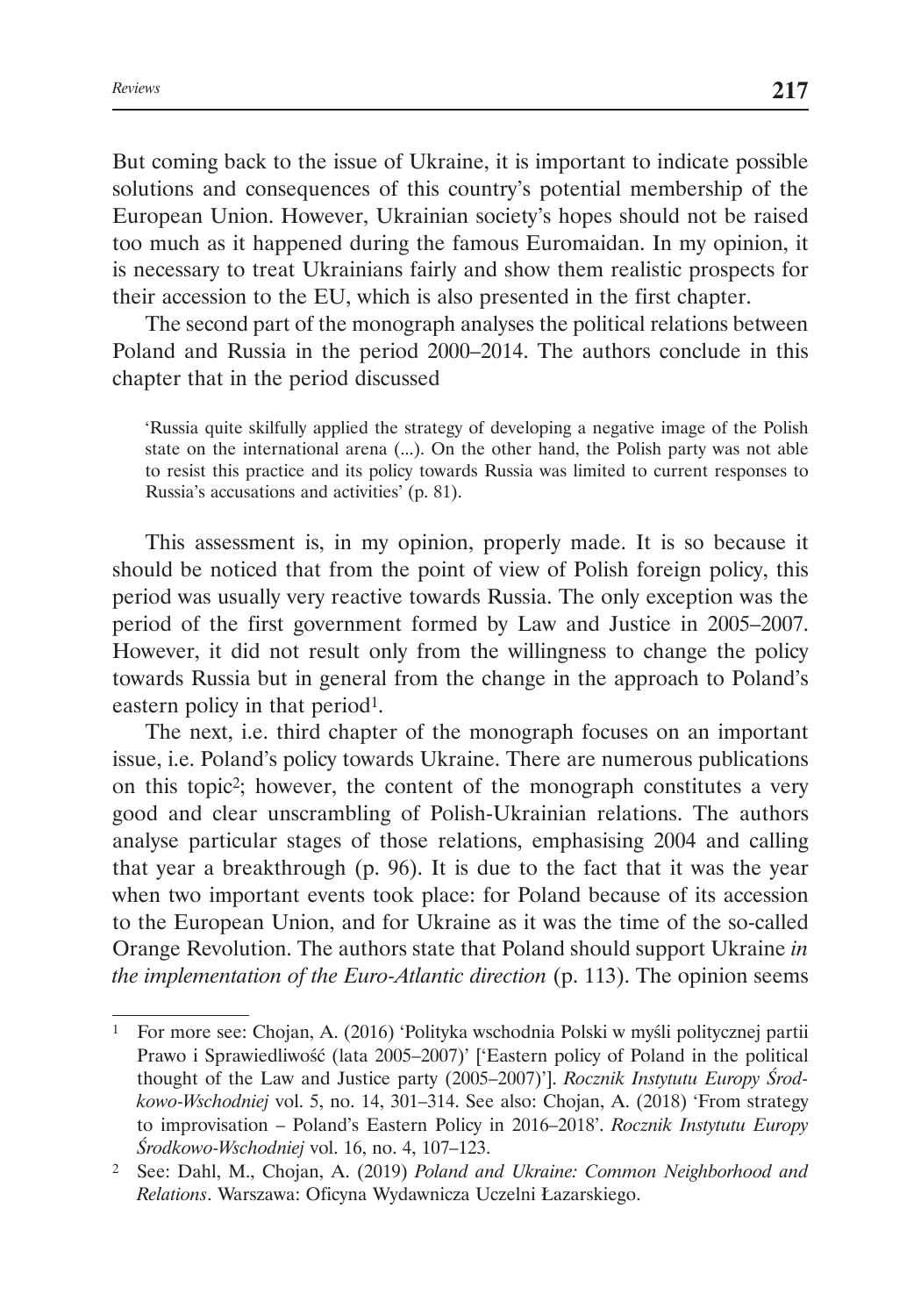to be right, however, first of all it is the Ukrainian nation and its political class that should decide which direction they want to go to develop their country. I get a deep impression supported by many examples that Poland cared about Ukraine's accession to the EU and NATO more than Ukraine and the Ukrainians themselves.

The fourth part of the monograph is titled *Ukrainian policy in the environment of (in)security*. The authors rightly analyse the influence of the remains of the Soviet Union on the political situation in Ukraine. Nevertheless, in this chapter's conclusions, the authors make a key and very accurate diagnosis when writing about the European dreams and Euro-Atlantic realities in Ukraine's policy, which in any case the history of this country after the collapse of the Soviet Union demonstrates.

The fifth chapter presents an analysis of the relations between Russia and Ukraine. The authors draw attention to a series of important issues such as the problem of denuclearisation of Ukraine, the status of Crimea or eventually the issue of Russian minority in Ukraine. The presentation of the so-called period of Euro-revolution in Ukraine is also an extremely important topic. According to the authors of the monograph,

'integration of the post-soviet space in the form of strengthening multilateral regional cooperation has become Russia's ambition' (p. 186).

From the perspective of 2020 it seems that Ukraine 'unsubscribed' from this regional cooperation in which the Russian Federation plays the main role. However, there is a question that remains unanswered: Is it a temporary state in the Ukrainian policy (as it often used to happen) or the beginning of Kyiv's general turn towards the Euro-Atlantic alternative?

The final, sixth chapter covers the issues concerning Belarus in the context of its place and role in the policy of the Russian Federation. Presenting the conditions of Belarusian policy, the authors propose an interesting thesis that

'Belarusian society is a 'hostage' of geopolitical relations between the West and Russia because their nature determines the stability of president Alexander Lukashenka's government' (p. 207).

On the one hand, Belarusian society, especially the younger one, is clearly for integration with Western European structures, and as one Belarusian student told me, *only the West can give us a chance of normal and secure life*; and on the other hand, for the government and president Lukashenka's